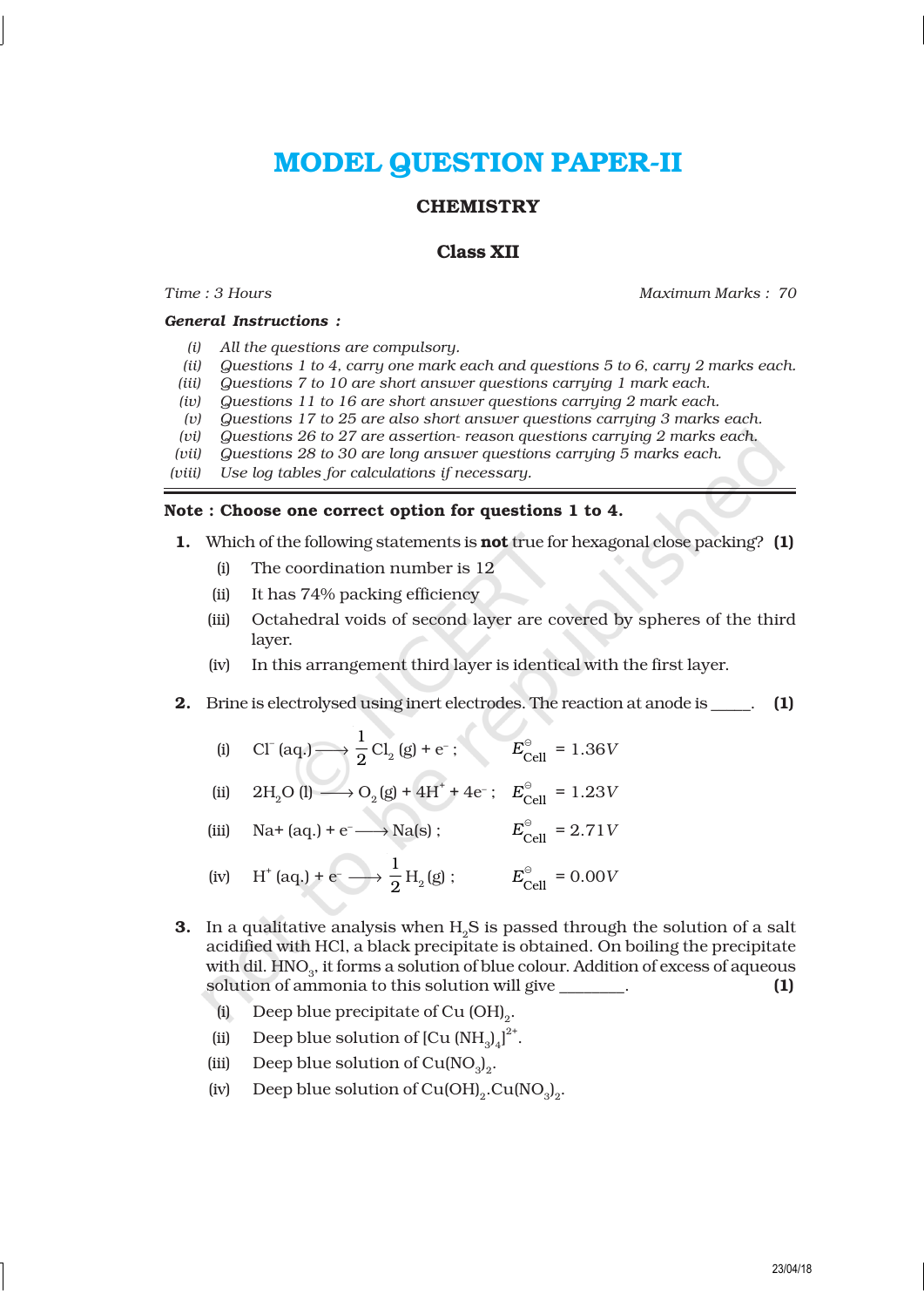- **4.** What is the IUPAC name of the compound  $\text{CH}_3$   $\text{CH}_2$   $\text{CH}_2$   $\text{CH}_2$   $\text{CH}_3$  ? (1)
	- (i) N, N-Dimethylaminobutane
	- (ii) N, N-Dimethylbutan-1-amine
	- (iii) N, N-Dimethylbutylamine
	- (iv) N-methylpentan-2-amine

# Note : Choose two correct options for questions 5 and 6.

- **5.**  $E_{\text{cell}}^{\ominus}$  for some half cell reactions are given below. On the basis of these mark the correct answer. (2)
	- (a) H<sup>+</sup> (aq.) + e<sup>-</sup>  $\longrightarrow$   $\frac{1}{2}$  $_2^{\rm -H}_{\rm 2}$ (g) ;  $E_{\text{cell}}^{\odot} = 0.00 \text{V}$

(b)  $2H_2O (l) \longrightarrow O_2 (g) + 4H^+ (aq.) + 4e^-;$   $E_{cell}^{\circ} = 1.23V$ 

- (c)  $2SO_4^{2-} (aq.) \longrightarrow S_2 O_8^{2-} (aq.) + 2e^-;$   $E_{cell}^{\circ} = 1.96 \text{ V}$
- (i) In dilute sulphuric acid solution, hydrogen will be reduced at cathode.
- (ii) In concentrated sulphuric acid solution, water will be oxidised at anode.
- (iii) In dilute sulphuric acid solution,  $SO_4^{2-}$  ion will be oxidised to tetrathionate ion at anode.
- (iv) In dilute sulphuric acid solution, water will be oxidised at anode.
- **6.** What happens when a lyophilic sol is added to a lyophobic sol? **(2)** 
	- (i) Lyophobic sol is protected.
	- (ii) Lyophilic sol is protected.
	- (iii) Film of lyophilic sol is formed over lyophobic sol.
	- (iv) Film of lyophobic sol is formed over lyophilic sol.
- 7. How do emulsifying agents stabilise emulsion? (1)
- 8. On what principle is the zone refining based? (1)
- 9. Why cross links are required in rubber to have practical applications? (1)
- 10. Name an artificial sweetener which has dipeptide linkage between two aminoacids. (1)
- 11. Why does electrical conductivity of semiconductors increase with rise in temperature?
- **12.** In the ring test of  $\text{NO}_3^-$  ion,  $\text{Fe}^{2+}$  ion reduces nitrate ion to nitric oxide, which combines with  $Fe^{2+}$  (aq.) ions to form brown complex. Write reactions involved in the formation of brown ring. (2)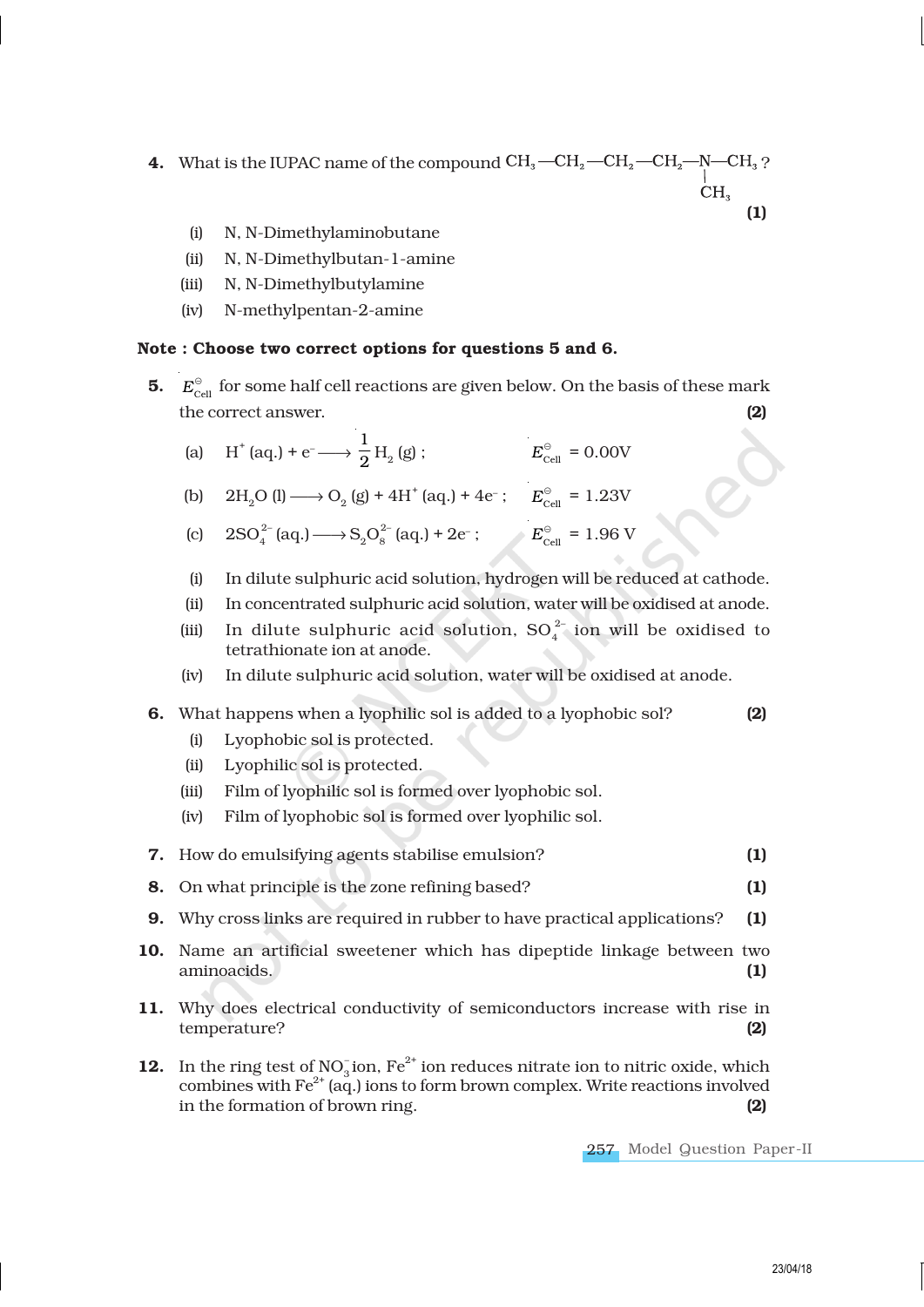13. Arrange the following complex ions in increasing order of crystal field splitting energy  $\Delta_0$ .

 $[Cr(Cl)]^{3-}$ ,  $[Cr(CN)]_6^{3-}$ ,  $[Cr(NH)]_6^{3-}$  $3^{+}$  (2)

- 14. Explain why allyl chloride is hydrolysed more readily than *n*-propylchloride?
- 15. Write name(s) of starting materials for the following polymer and identify its monomer unit. (2)



- 16. What is the advantage of using antihistamines instead of antacids in the treatment of hyperacidity.
- 17. When 1 mol of NaCl is added to 1 litre of water, the boiling point of water increases. On the other hand, addition of 1 mol of methyl alcohol to one litre of water decreases the boiling point of water. Explain why does this happen. (3)
- 18. Value of standard electrode potential for the oxidation of Cl<sup>-</sup> ion is more positive than that of water, even then in the electrolysis of aqueous sodium chloride solution, why is Cl<sup>-</sup>oxidised at anode instead of water? (3)
- 19. How copper is extracted from low grade copper ores? (3)
- 20. Calculate the volume of 0.1 M NaOH solution required to neutralise the products formed by dissolving  $1.1$  g of  $P_4O_6$  in  $H_2O$ . (3)
- **21.** A complex of the type  $[M (AA)_2 X_2]^{n^+}$  is known to be optically active. What does this indicate about the structure of the complex? Give one example of such complex. (3)
- 22. Predict the major product formed on adding HCl to isobutylene and write the IUPAC name of the product. Explain the mechanism of the reaction. (3)
- 23. Explain why rate of reaction of Lucas reagent with three classes of alcohols different? Give chemical equations wherever required. (3)
- **24.** A primary amine,  $R$ —NH<sub> $2$ </sub> can be reacted with alkyl halide, RX, to get secondary amine,  $R_{2}NH$ , but the only disadvantage is that  $3^{\circ}$  amine and quaternary ammonium salts are also obtained as side products. Can you suggest a method where  $\text{CH}_{3}\text{NH}_{2}$  forms only 2° amine? (3)
- 25. Label the glucose and fructose units in the following disaccharide and identify anomeric carbon atoms in these units. Is the sugar reducing in nature? Explain. **(3)** Explain. **(3)** Explaint of the state of the state of the state of the state of the state of the state of the state of the state of the state of the state of the state of the state of the state of the state o

Exemplar Problems, Chemistry 258

(2)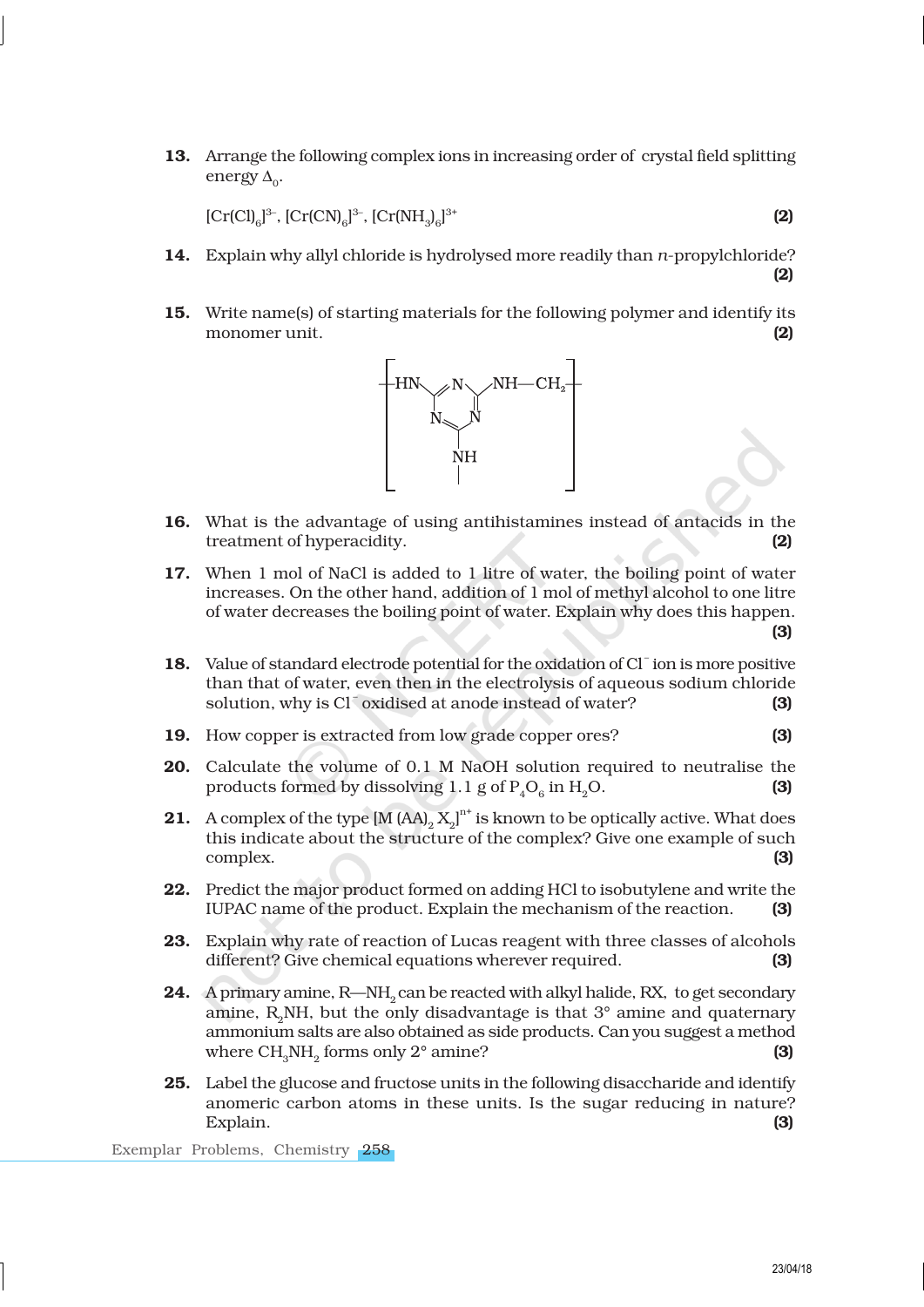

Note : In question 26 and 27. A statement of assertion followed by a statement of reason is given. Choose the correct answer out of the option given below each equation.

**26. Assertion** : When NaCl is added to water a depression in freezing point is observed.

**Reason** : The lowering of vapour pressure of a solution causes depression in the freezing point. (2)

- (i) Assertion and reason both are correct statements and reason is correct explanation for assertion.
- (ii) Assertion and reason both are correct statements but reason is not correct explanation for assertion.
- (iii) Assertion is correct statement but reason is wrong statement.
- (iv) Assertion and reason both are incorrect statements.
- (v) Assertion is wrong statement but reason is correct statement.

27. Assertion : Bond angle in ethers is slightly less than the tetrahedral angle.

**Reason** : There is repulsion between the two bulky  $(-R)$  groups. (2)

- (i) Assertion and reason both are correct statements and reason is correct explanation for assertion.
- (ii) Assertion and reason both are correct statements but reason is not correct explanation for assertion.
- (iii) Assertion is correct statement but reason is wrong statement.
- (iv) Assertion and reason both are incorrect statements.
- (v) Assertion is wrong statement but reason is correct statement.
- 28. Explain why does the enthalpy change of a reaction remain unchanged even when a catalyst is used in the reaction.  $(5)$

or

With the help of an example explain what is meant by pseudo first order reaction.

29. When a chromite ore (A) is fused with sodium carbonate in free excess of air and the product is dissolved in water, a yellow solution of compound (B) is obtained. After treatment of this yellow solution with sulphuric acid, compound (C) can be crystallised from the solution. When compound (C) is treated with KCl solution, orange crystals of compound (D) crystallise out. Identify compounds A to D and also explain the reactions. (5)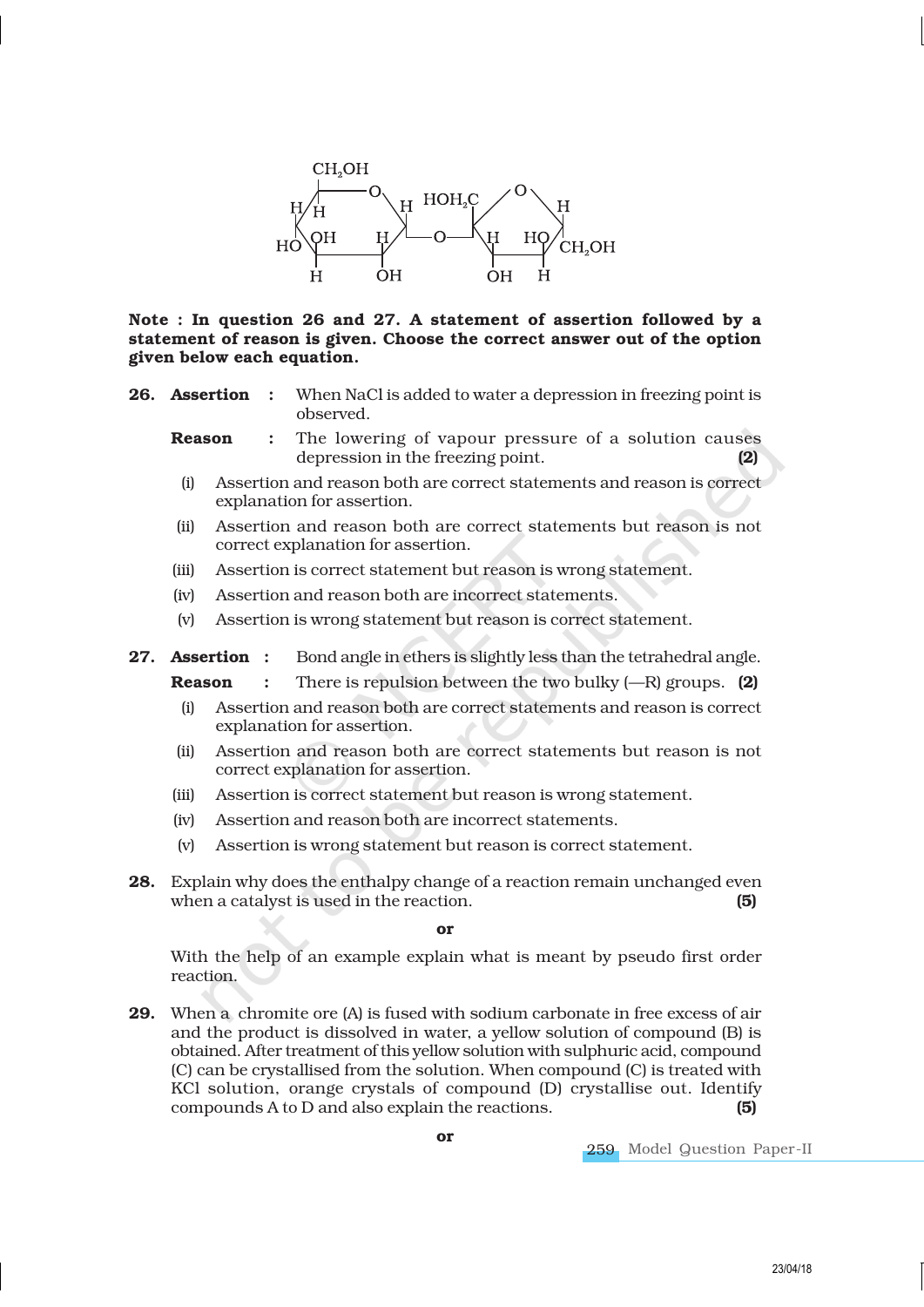An oxide of mangnese (A) is fused with KOH in the presence of an oxidising agent and dissolved in water. A dark green solution of compound (B) is obtained. Compound (B) disproportionates in neutral or acidic solution to give purple compound (C). Alkaline solution of (C) oxidises potassium iodide solution to a compound (D) and compound (A) is also formed. Identify compounds A to D and also explain the reactions involved. (5)

**30.** An aromatic compound 'A' (Molecular formula  $C_8H_8O$ ) gives positive 2, 4-DNP test. The compound gives a yellow precipitate of compound 'B' on treatment with iodine and sodium hydroxide solution. It does not give Tollen's or Fehling's test. On drastic oxidation with potassium permanganate it forms a carboxylic acid 'C' (Molecular formula  $\mathrm{C_7H_6O_2}$ ) which is also formed along with the yellow compound in the above reaction. Identify compounds A, B and C and write all the reactions involved. (5)

### or

An organic compud 'A' (C $_{3}$ H $_{4}$ ) on hyration in presence of H $_{2}$ SO $_{4}$ /HgSO $_{4}$  gives compound 'B'  $(C_5H_2O)$ . Compound 'B' gives white crystalline product  $(D)$  with sodium hydrogensulphite. It gives negative Tollen's test and positive iodoform's test. On drastic oxidation 'B' gives compound 'C' ( $\rm{C_2H_4O_2}$ ) along with formic acid. Identify compounds 'A', 'B' and 'C' and explain all the reactions.

Exemplar Problems, Chemistry 260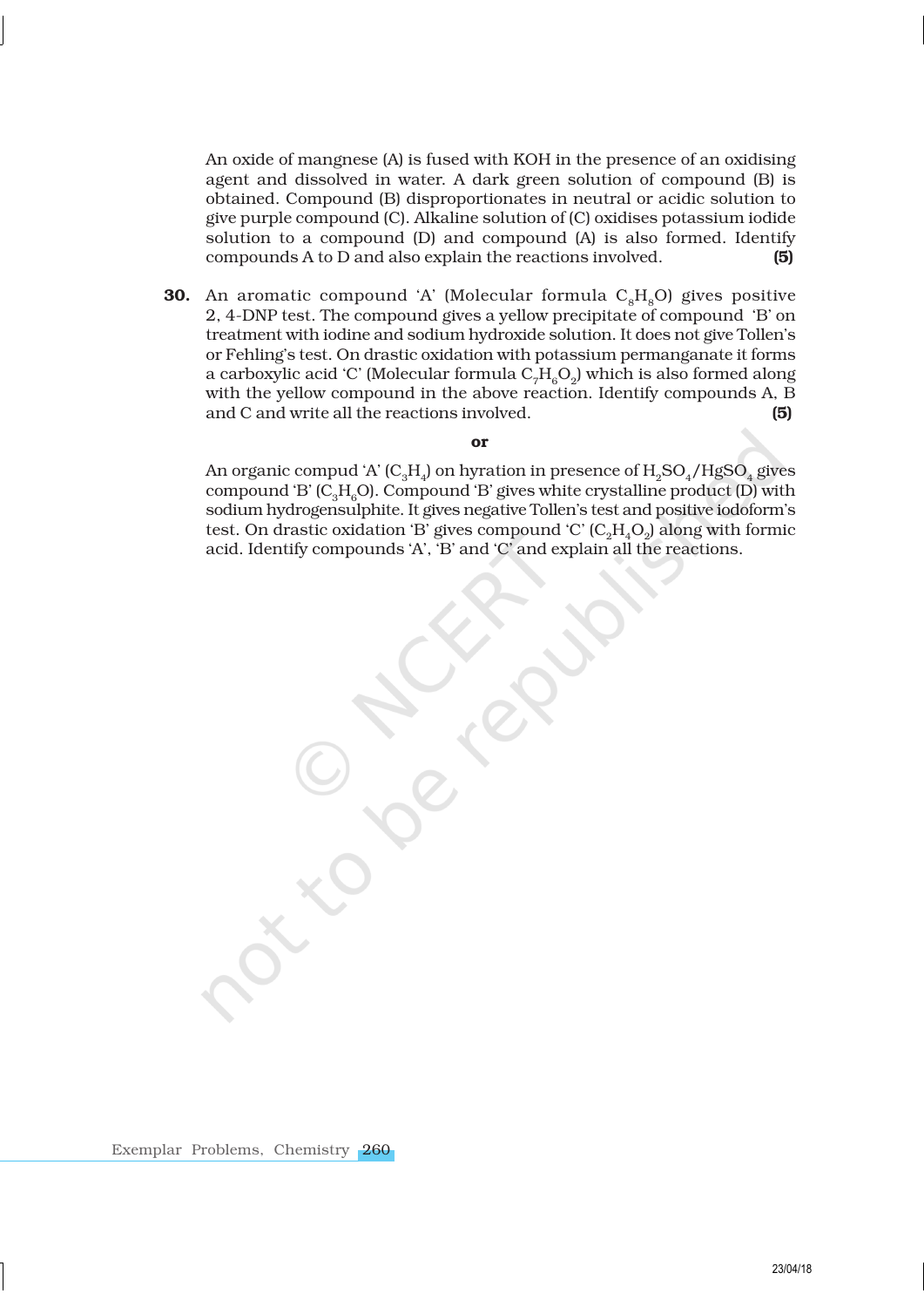# Guidelines for Evaluation (Marking Scheme)

1. (iii) (1)

| 2. | (i)                                                                                                                                                                                                                        | (1) |
|----|----------------------------------------------------------------------------------------------------------------------------------------------------------------------------------------------------------------------------|-----|
| 3. | (ii)                                                                                                                                                                                                                       | (1) |
| 4. | (ii)                                                                                                                                                                                                                       | (1) |
| 5. | (i), (iv)                                                                                                                                                                                                                  | (2) |
| 6. | (i), (iii)                                                                                                                                                                                                                 | (2) |
| 7. | Emulsifying agent forms an interfacial film between suspended particles<br>and the particles of dispersion medium.                                                                                                         | (1) |
| 8. | Zone refining is based on the principle that impurities are more soluble in<br>melt than in the solid state of metals.<br>(1)                                                                                              |     |
| 9. | Cross links bind the polymer chains. These help the polymer to come to the<br>original position after the stretching force is released. Thus, increase its<br>elastomeric properties.<br>(1)                               |     |
|    | 10. Aspartame                                                                                                                                                                                                              | (1) |
|    | 11. In semiconductors, the gap between the valence band and the conduction<br>band is small. On increasing temperature, more electrons can jump from<br>valence band to conduction band and conductivity increases.<br>(2) |     |
|    | 12. $NO_3^- + 3Fe^{2^+} + 4H^+ \longrightarrow NO + 3Fe^{3^+} + 2H_2O$<br>$[Fe(H, O)6]2+ + NO \longrightarrow [Fe(H, O)5(NO)]2+ + H2O$                                                                                     |     |

# Distribution of marks

- 1 mark for each equation  $(1 \times 2 = 2 \text{ marks})$
- 13. Increasing order is  $[Cr(Cl)]_6^{3-} < [Cr(NH)_6]^{3+} < [Cr(CN)]_6^{3-}$

# Distribution of marks

- Correct order (2 marks)
- 14. Allyl chloride shows high reactivity as the carbocation formed by hydrolysis is stabilised by resonance where as no resonance stabilisation of carbocation formed by  $n$ -propyl chloride is possible.  $(2 \text{ marks})$ formed by *n*-propyl chloride is possible.
- 15.  $H_2N$ NH CH<sub>2</sub>OH  $NH<sub>a</sub>$ (Monomer, an intermediate)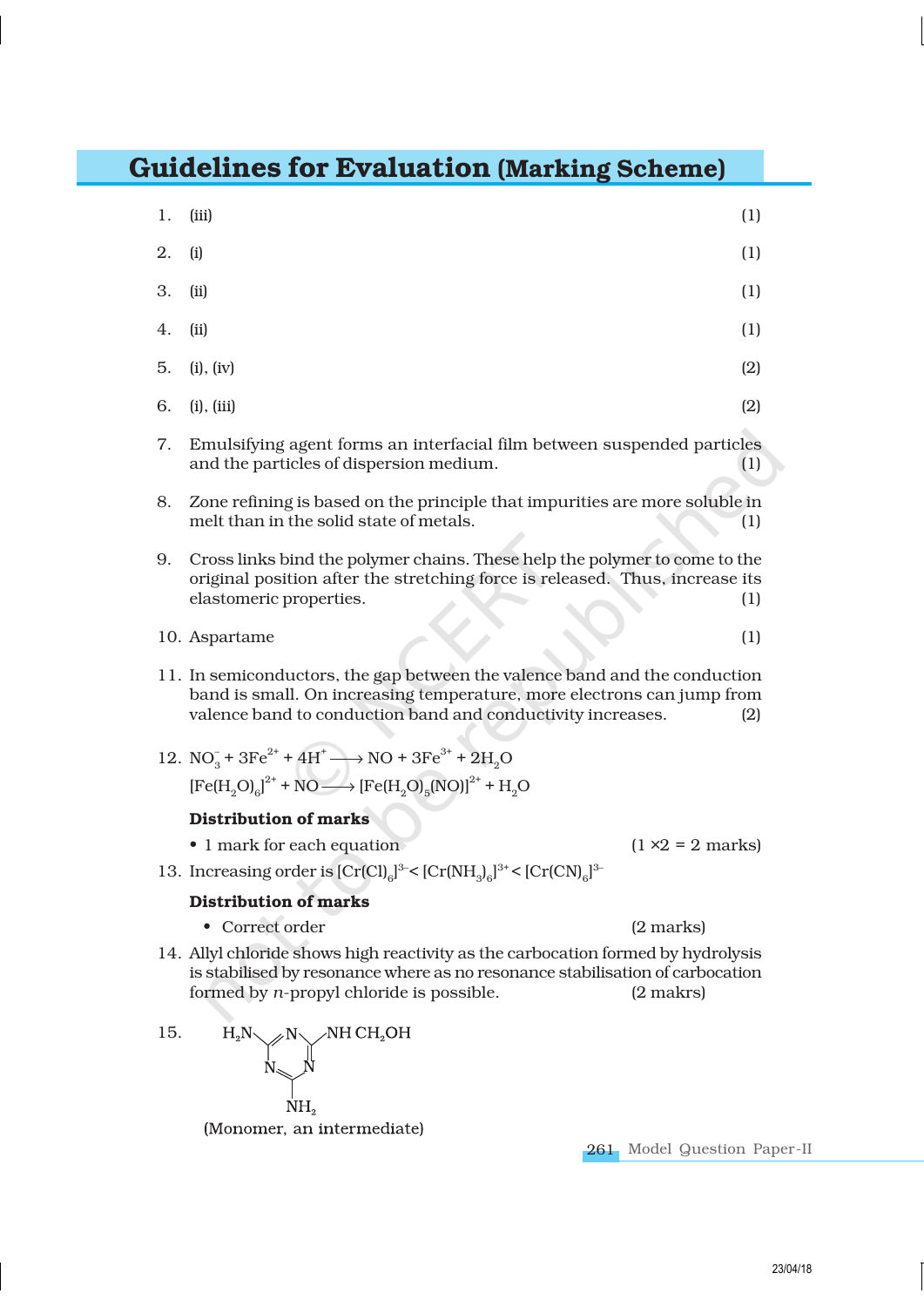# Distribution of marks

- Monomer unit (1 mark)
- Starting material melamine and formaldehyde  $(½ \times 2 = 1 \text{ mark})$

16. Antacids control only the symptoms and not the cause. They work by neutralising the acid produced in the stomach. Antihistamines control the cause of production of more acid. These suppress the action of histamine which stimulates of secretion of pepsin and HCl in the stomach. Antihistamines prevent the binding of histamine with its receptors present in the stomach wall. As a result acid production is lowered and are thus better treatment. (2 marks)

- 17. NaCl is a non volatile solute. Addition of NaCl in water therefore lowers the vapour pressure of water. As a result boiling point of water increases. Methyl alcohol on the other hand is more volatile than water. Therefore, its addition increases the total vapour pressure over the solution and a decrease in boiling point of water results. (3 marks)
- 18. Under the conditions of electrolysis of aqueous sodium chloride, oxidation of water at anode requires overpotential hence CI is oxidised instead of water.

### Distribution of marks

- Explanation (2 marks)
- $\bullet$  Reaction
- 19. Copper is extracted by hydrometallurgy from low grade copper ores. It is leached out using acid or bacteria. The solution containing  $Cu<sup>2+</sup>$  is treated with scrap iron, Zn or  $\mathrm{H}_{2}$ .

 $Cu^{2+}$  (aq) + H<sub>2</sub> (g)  $\longrightarrow Cu(s) + 2H^+(aq)$ 

 $Cu^{2+}$  + Fe(s)  $\longrightarrow$  Fe<sup>2+</sup> (aq) + Cu(s)

# Distribution of marks<br>• Reactions

- 
- Explanation (1 mark)
- 20.  $P_4O_6 + 6H_2O \longrightarrow 4H_3PO_3$

 $[H_3PO_3 + 2NaOH \longrightarrow Na_2HPO_3 + 2H_2O] \times 4$  $\rm P_4O_6$  + 8NaOH  $\longrightarrow$  4Na<sub>2</sub>HPO<sub>4</sub> + 2H<sub>2</sub>O 1mol 8 mol

- Product formed by 1 mol  $\mathrm{P}_4\mathrm{O}_6$  is neutralised by 8 mol NaOH
- ∴ Product formed by  $\frac{1.1}{200}$  $\frac{1.1}{220}$  mol P<sub>4</sub>O<sub>6</sub> will be neutralised by  $\frac{1.1}{220} \times 8$  $\frac{1.1}{220}$  × 8 mol NaOH

Molarity of NaOH solution is 0.1M

 $\Rightarrow$  0.1 mol NaOH is present in 1 L solution

Exemplar Problems, Chemistry 262

#### 23/04/18

 $(1 \times 2 = 2 \text{ marks})$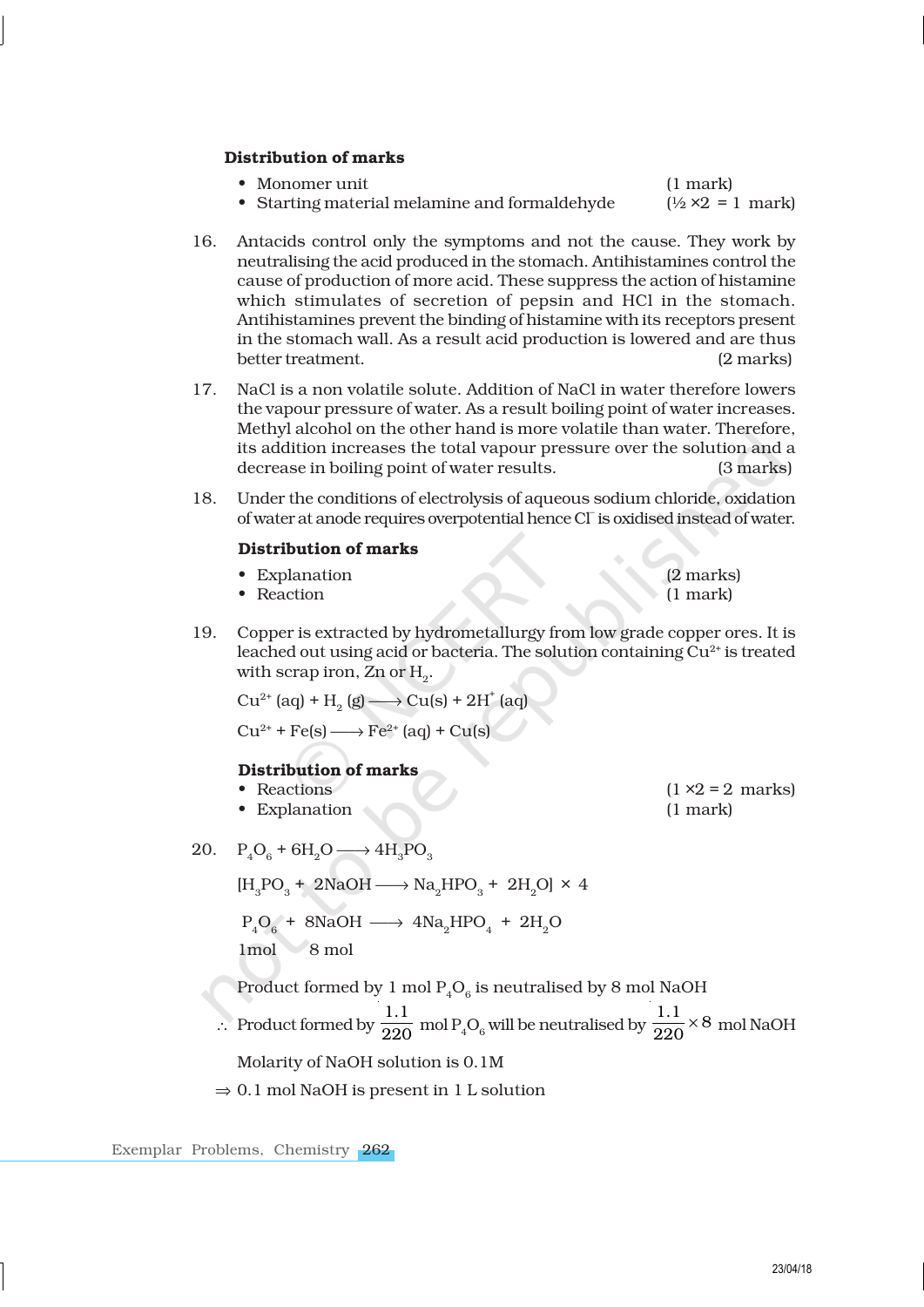| ∴ $\frac{1.1}{220} \times 8$ mol NaOH is present in $\frac{1.1 \times 8}{220 \times 0.1}$ L = $\frac{88}{220}$ L = $\frac{4}{10}$ L | $= 0.4 L$                                     |
|-------------------------------------------------------------------------------------------------------------------------------------|-----------------------------------------------|
|                                                                                                                                     | $= 400$ mL NaOH<br>solution                   |
| <b>Distribution of marks</b>                                                                                                        |                                               |
| • Correct chemical eugations                                                                                                        | $(\frac{1}{2} \times 3 = 1 \frac{1}{2}$ mark) |
| • Correct method of calculation                                                                                                     | $(1$ mark)                                    |
| Correct answer                                                                                                                      | $\frac{1}{2}$ mark)                           |

21. Since complex of the type  $[M(AA)<sub>2</sub> X<sub>2</sub>]<sup>n+</sup>$  is optically active it indicates that complex has cis-octahedral structure. e.g.  $cis$ - $[Pt(en)_2 [Cl]_2]$ <sup>2+</sup> or  $cis$ -[Cr(en)<sub>2</sub>(Cl)<sub>2</sub>]<sup>+</sup>.

# Distribution of marks

- Electronic configuration in the presence of weak field ligand (1 marks)
- Electronic configuration in the presence of strong field ligand (1 mark)
- Explanation (1 mark)

22. 
$$
CH_3-C=CH_2 + HCl \longrightarrow CH_3-C-CH_3
$$
  
\n $CH_3$  CH<sub>3</sub> CH<sub>3</sub>  
\nIsobutylene 2-Chloro-2-methylpropane

The mechanism involved in this reaction is as follows :

Step I :

$$
\begin{array}{ccc}\n\text{CH}_{3}\text{---}C\text{---}\text{CH}_{2} & \xrightarrow{\text{H}^{+}} \text{CH}_{3}\text{---}\text{CH}_{3} + & \text{CH}_{3}\text{---}\text{CH}_{2} & \text{CH}_{2} \\
\text{CH}_{3} & & \text{CH}_{3} & \text{CH}_{3} \\
\text{Isobutylene} & 3^{\circ}\text{Carbocation} & 1^{\circ}\text{Carbocation} \\
\text{(More stable)} & \text{(Less stable)}\n\end{array}
$$

Step II:



# Distribution of marks

• Structure of isobutylene (½ mark)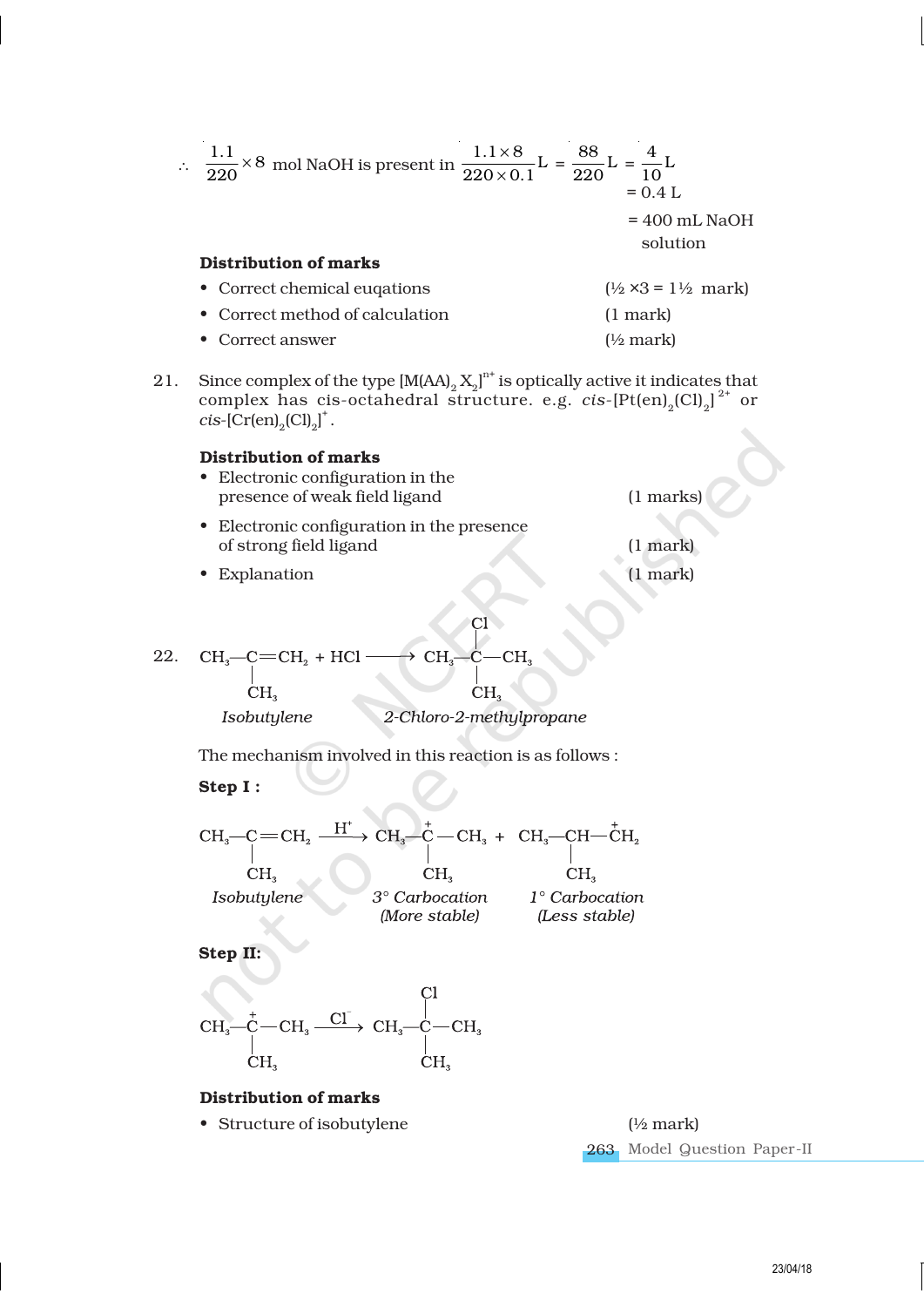| • IUPAC name of the product    | $\frac{1}{2}$ mark) |
|--------------------------------|---------------------|
| $\bullet$ 2 steps of mechanism | (2 marks)           |

23. The reaction of alochol with Lucas reagent proceeds through carbocation formation. More stable is the carbocation, faster is the reaction. Carbocation formed by 1° alochol is least stable hence reaction is slow.

# Distribution of marks

- Reaction  $(\frac{1}{2} \times 3 = 1\frac{1}{2} \text{ mark})$
- Reason (1½ mark)
- $H_3CNH_3 \xrightarrow{KOH/CHCl_3} H_3CNC \xrightarrow{H_2/Pd} H_3CNHCH_3$ 24.

Carbylamine reaction is shown by 1° amine only which results in the formation of isocyanide. The isocynide on catalytic reduction will give a methyl group containing secondary amine.

# Distribution of marks

| • Writing correct reagent | $(\frac{1}{2} + \frac{1}{2}) = 1$ mark) |
|---------------------------|-----------------------------------------|
| • 1 mark for each step    | $(1 \times 2 = 2$ marks)                |

25. C1 of glucose unit and C2 of fructose unit are anomeric carbon atoms in this disaccharide. The disaccharide is non reducing sugar because —OH groups attached to anomeric carbon atoms are involved in the formation of glycoside bond.

# Distribution of marks • Recognising glucose and (<sup>1/2</sup> mark) fructose units correctly • Identification of anomeric carbon  $(½ \times 2 = 1 \text{ mark})$ • Proper explanation for non reducing nature (1½ marks) 26. (i) (1) 27. (v) (1) 28. Distribution of marks • Correct diagram (2 marks) • Correct explanation (3 marks) or

# Distribution of marks

• Correct example (2 marks) • Correct explanation (3 marks)

Exemplar Problems, Chemistry 264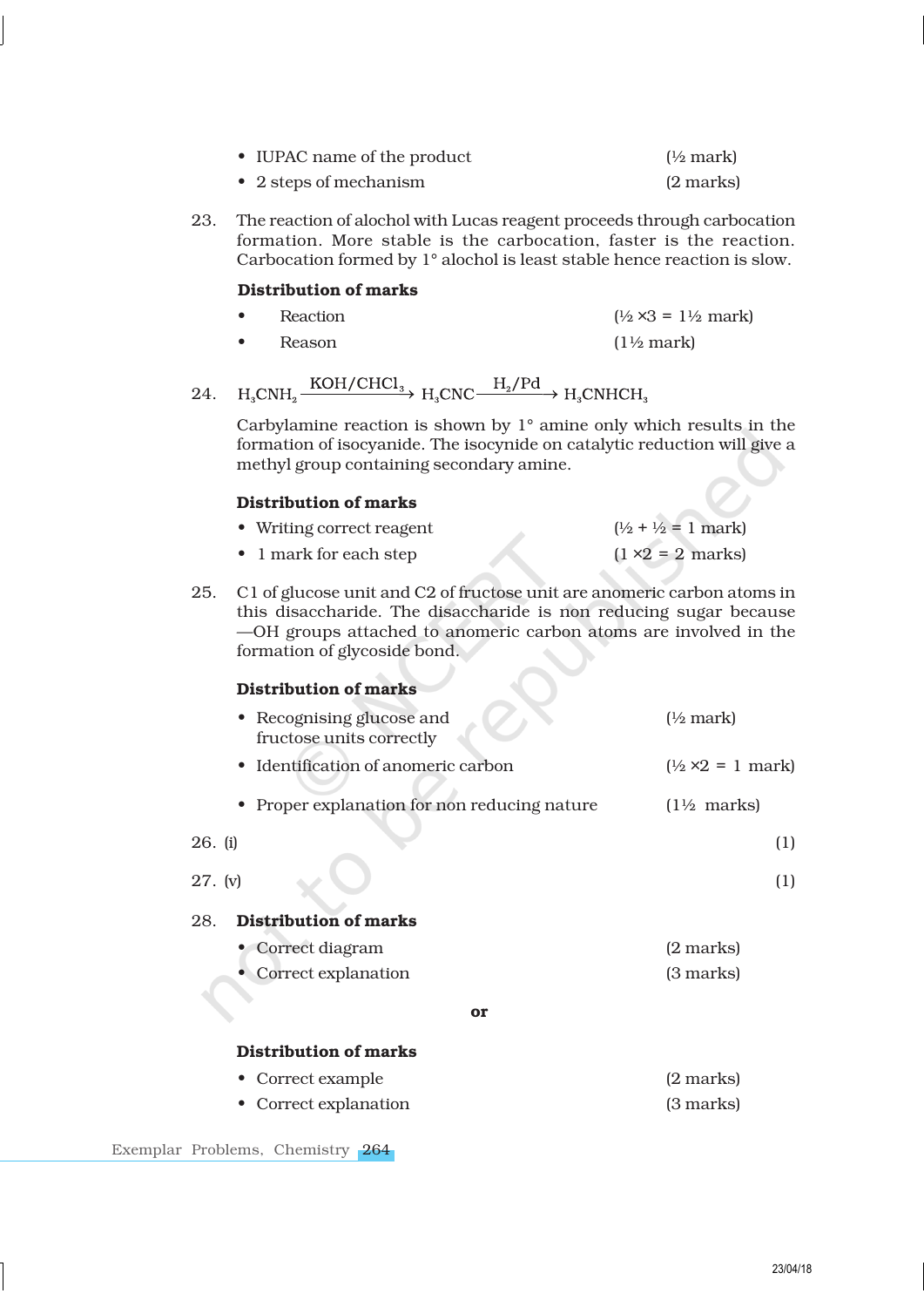29. 
$$
A = \text{FeCr}_2O_4
$$
  $B = \text{Na}_2\text{CrO}_4$   $C = \text{Na}_2\text{Cr}_2O_7$   $2H_2O$   $D = \text{K}_2\text{Cr}_2O_7$   $4\text{FeCr}_2O_4 + 8\text{Na}_2\text{CO}_3 + 7O_2 \longrightarrow 8\text{Na}_2\text{CrO}_4 + 2\text{Fe}_2O_3 + 8\text{CO}_2$   $2\text{NaCrO}_4 + 2\text{H}^+ \longrightarrow \text{Na}_2\text{Cr}_2O_7 + 2\text{Na}^+ + \text{H}_2\text{O}$   $\text{Na}_2\text{Cr}_2\text{O}_7 + 2\text{KCl} \longrightarrow \text{K}_2\text{Cr}_2\text{O}_7 + 2\text{NaCl}$ 

### or

A = MnO<sub>2</sub> (B) K<sub>2</sub>MnO<sub>4</sub> (C) KMnO<sub>4</sub> (D) KIO<sub>3</sub>  
\n2 MnO<sub>2</sub> + 4KOH + O<sub>2</sub> 
$$
\longrightarrow
$$
 2K<sub>2</sub>MnO<sub>4</sub> + 2H<sub>2</sub>O  
\n(A)  
\n3MnO<sub>4</sub><sup>2-</sup> + 4H<sup>+</sup>  $\longrightarrow$  2MnO<sub>4</sub><sup>-</sup> + MnO<sub>2</sub> + 2H<sub>2</sub>O  
\n(C)  
\n2MnO<sub>4</sub><sup>-</sup> + H<sub>2</sub>O + KI  $\longrightarrow$  2MnO<sub>2</sub> + 2OH<sup>-</sup> + KIO<sub>3</sub>  
\n(A) (D)

# Distribution of marks

- $\frac{1}{2}$  mark for each correct identification ( $\frac{1}{2}$  ×4 = 2 marks)
- 1 mark for each correct chemical equation  $(1 \times 3 = 3 \text{ marks})$ with explanation

30. Hint :